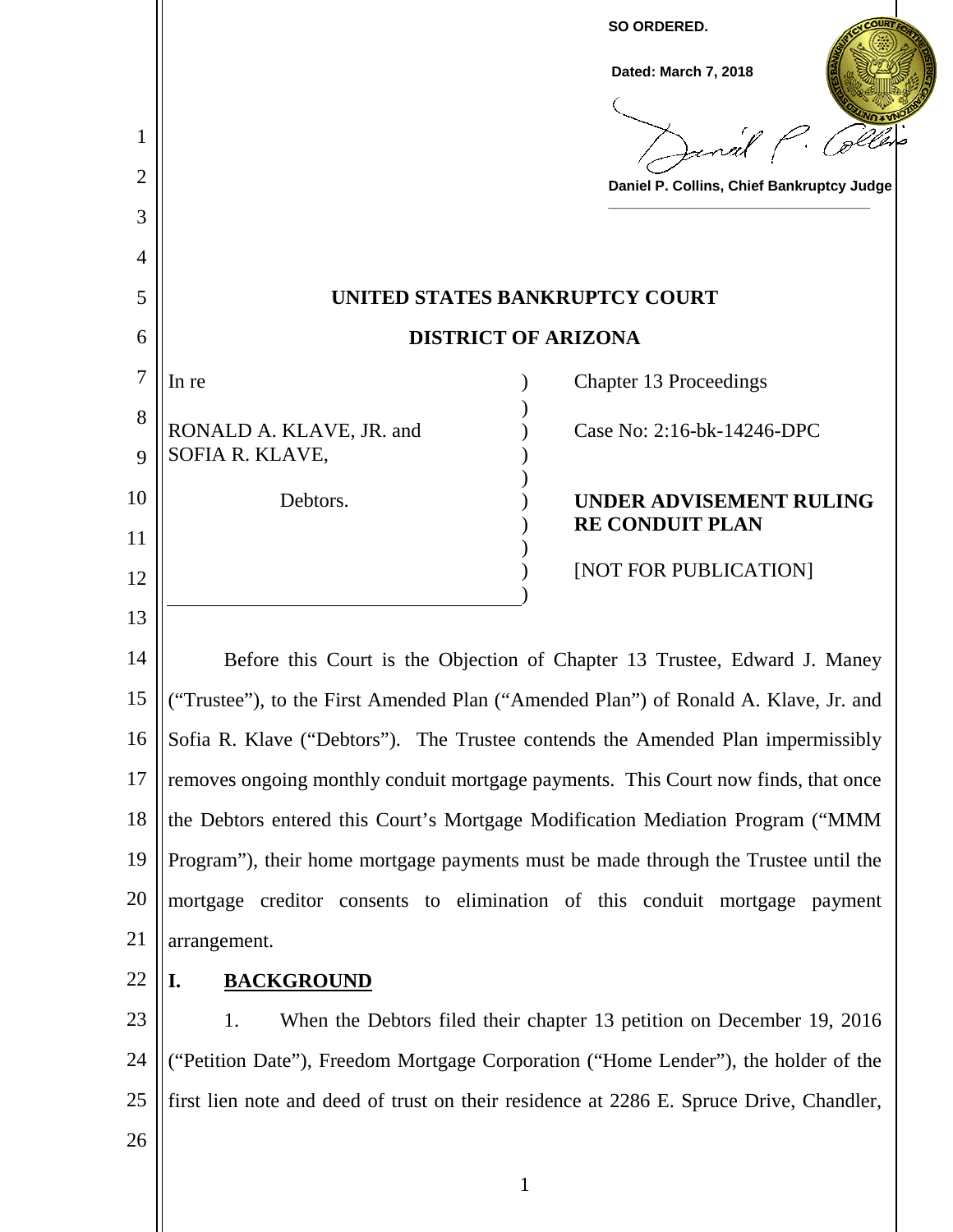1 2 Arizona 85286, contended Debtors were in arrears on their loan in the amount of \$9,491.27. *See* Home Lender's proof of claim (Claim #8) dated March 29, 2017.

3 4 5 2. Debtors' initial chapter 13 plan (DE  $7)^1$  called for an estimated monthly mortgage payment to be included in that plan for the term of the plan. Debtors also indicated their desire to enter the Court's MMM Program.

6 7 8 9 10 3. Debtors filed their Motion for Referral to the MMM Program on May 2, 2017. DE 20. The Court entered its order referring this case to the MMM Program on May 3, 2017. DE 22. A trial modification of Debtors' loan with the Home Lender was approved by the Court on August 22, 2017. DE 40. The Court approved a final loan modification on November 21, 2017. DE 47.

11 12 13 4. Debtor filed their Amended Plan on December 21, 2017 (DE 53) seeking, among other things, to remove the conduit payments and begin making all payments directly to Home Lender beginning on January 1, 2018.

14 15 16 17 5. The Trustee objected to the Amended Plan on January 19, 2018 (DE 58) contending that, once the Debtors entered the MMM Program, all their mortgage payments must be made through the Trustee until they complete their payments under the Amended Plan.

18

## 19 **II. JURISDICTION**

- 20 21 This Court has jurisdiction over these matters pursuant to 28 U.S.C. §§ 157(b) and 1334.
- 22

## 23 **III. ISSUE**

24 25 When Debtors avail themselves of this District's MMM Program, are Debtors' payments to Home Lender through the life of their plan governed by Section III,

26

 $\frac{1}{1}$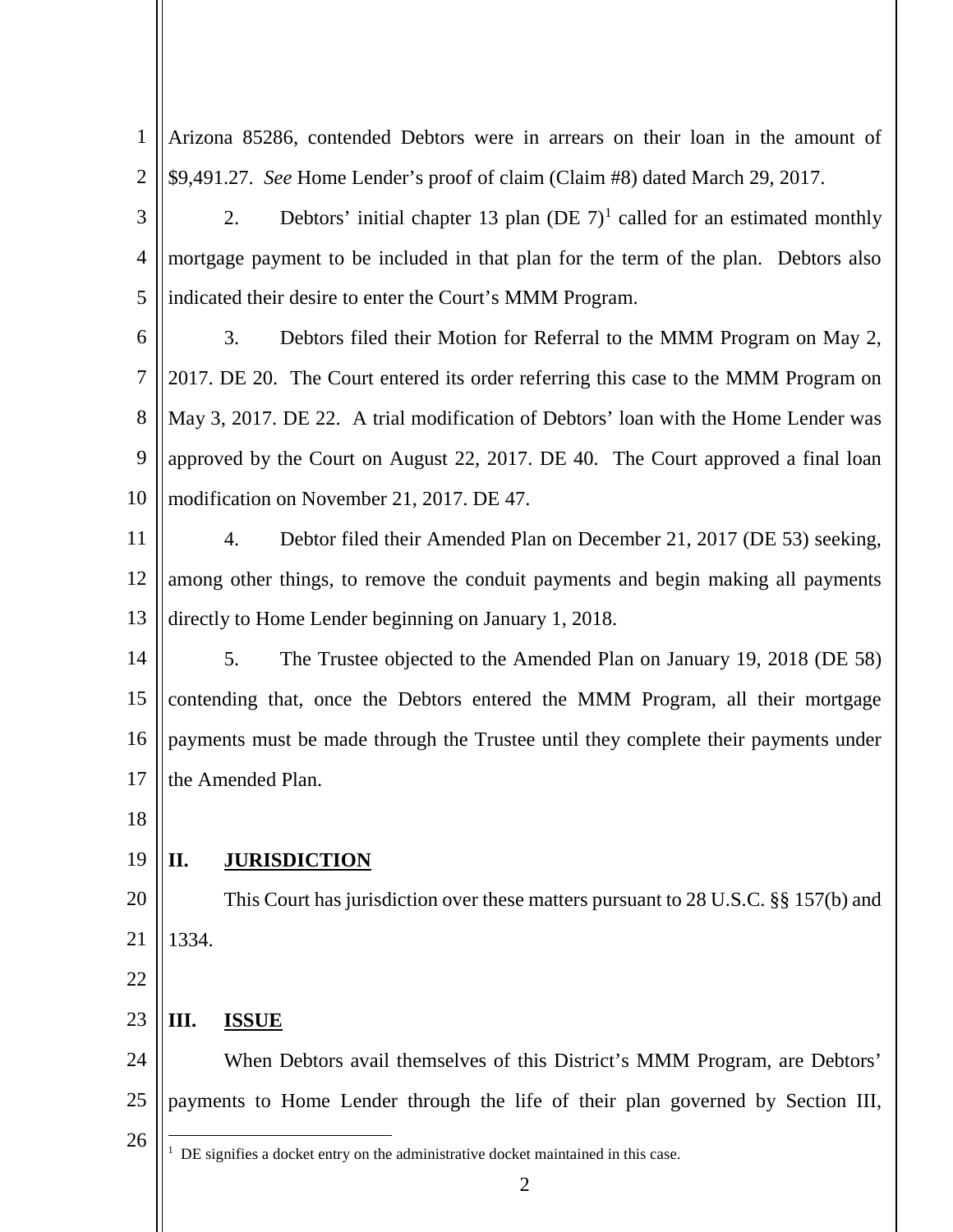| $\mathbf{1}$   | paragraph A of the MMM Program or may the conduit payment arrangements be                                                                                                                                                             |
|----------------|---------------------------------------------------------------------------------------------------------------------------------------------------------------------------------------------------------------------------------------|
| $\overline{2}$ | eliminated under this District's Local Rule 2084-4(b)(1)?                                                                                                                                                                             |
| 3              | IV.<br><b>ANALYSIS</b>                                                                                                                                                                                                                |
| $\overline{4}$ | On December 5, 2016, the Bankruptcy Judges for the District of Arizona signed                                                                                                                                                         |
| 5              | General Order 16-2 adopting the MMM Program. Section III of the MMM Program                                                                                                                                                           |
| 6              | states:                                                                                                                                                                                                                               |
| $\overline{7}$ | A. Conduit Payment Requirement - A Debtor participating                                                                                                                                                                               |
| 8              | in the MMM Program is required to pay all post-petition<br>installment payments to Lender through the Chapter 13                                                                                                                      |
| 9              | Trustee as conduit payments including, but not limited to,<br>ongoing mortgage payments, trial loan modification<br>payments, final loan modification payments, Estimated<br>Monthly Payments, arrearages, and post-petition fees and |
| 10             |                                                                                                                                                                                                                                       |
| 11             | costs (if any).                                                                                                                                                                                                                       |
| 12             | On November 15, 2017, the Bankruptcy Judges of this District approved Local                                                                                                                                                           |
| 13             | Rules that revised the procedures applicable to chapter 13 cases in this District.                                                                                                                                                    |
| 14             | Specifically, Local Rule 2084-4 now provides as follows:                                                                                                                                                                              |
| 15             | (b) Defaulted Residential Real Property Mortgage Payments.<br>This subsection applies to all plans filed in this District when                                                                                                        |
| 16             | the debtor is in default under the terms of the mortgage as of<br>the petition date or is in default after the petition date.                                                                                                         |
| 17             | (1) Conduit Payments. Conduit payments must be made by                                                                                                                                                                                |
| 18             | the debtor to the trustee through the plan. A debtor may be<br>excused from making conduit payments only by a Court                                                                                                                   |
| 19             | order. If the debtor cures the arrearage, the debtor may seek<br>to be excused from conduit payments by:                                                                                                                              |
| 20<br>21       | (A) Obtaining a Court order after notice to the trustee and all<br>creditors; and                                                                                                                                                     |
| 22             | (B) Filing an amended or modified plan to eliminate future                                                                                                                                                                            |
| 23             | conduit payments.                                                                                                                                                                                                                     |
| 24             | The Trustee contends Debtors' Amended Plan is at odds with the MMM Program                                                                                                                                                            |
| 25             | Section III(A) because it calls for a discontinuance of conduit payments on Home                                                                                                                                                      |
| 26             | Lender's loan now that Debtors and Home Lender have agreed to a modification of that                                                                                                                                                  |
|                |                                                                                                                                                                                                                                       |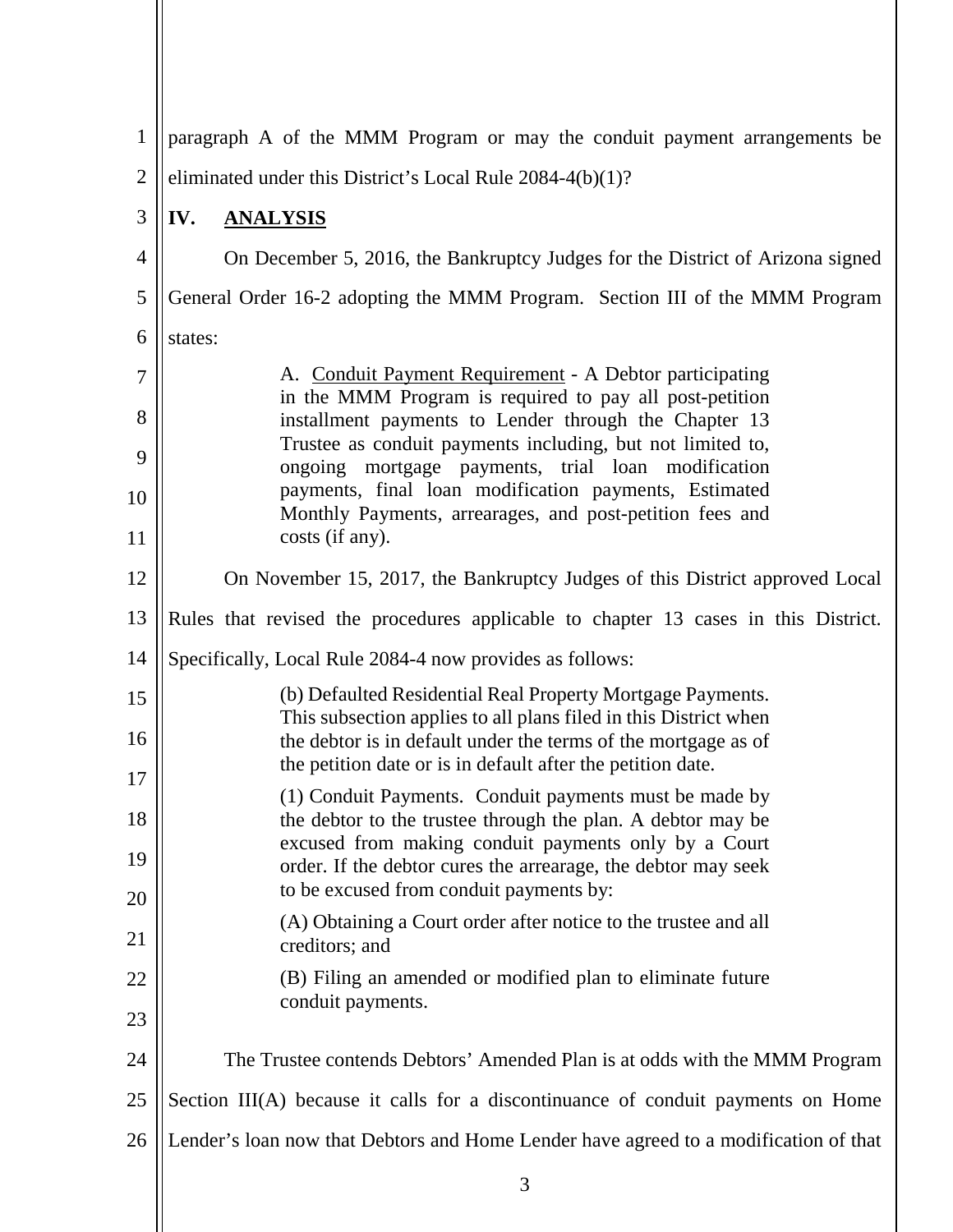1  $\mathcal{D}_{\mathcal{L}}$ 3 4 loan. Debtors contend they are permitted to cease conduit payments by filing a revised chapter 13 plan, which eliminates future conduit payments, and obtain this Court's order approving the elimination of conduit payments after notice to the Trustee and all creditors under Local Rule 2084-4(b)(1). Both the Trustee and Debtors are, in part, correct.

5 6 7 8 9 10 11 12 13 14 15 16 Conduit payments are an important feature of the MMM Program adopted by this District. In some measure, mortgage creditors are induced into participating in the MMM Program because they are aware of the Court's requirement that payments to them will be monitored by a chapter 13 trustee and will be passing through the hands of that trustee. Conduit payment arrangements eliminate the tiresome controversy that arises when a debtor claims to have made a mortgage payment and the mortgage creditor claims to have not received such payment. Under the MMM Program, the chapter 13 trustee, in effect, becomes the official scorekeeper when he or she keeps track of all mortgage payments received and disbursed. The mortgage creditor and chapter 13 trustee both have the opportunity to address with the Court a debtor's failure to fully and timely make conduit payments. Troublesome record keeping issues dissolve when a conduit plan is approved by the Court. This is part of the beauty of the MMM Program.

17 18 19 20 21 22 23 24 25 26 On the other hand, Local Rule 2084-4(b) recognizes that conduit payments increase administrative costs associated with a conduit plan and, under the right circumstances, may be eliminated. In this Court's view, "the right circumstances" occur when a mortgage creditor agrees conduit payments are no longer needed. Once a mortgage creditor agrees to a modification of its home loan, that creditor may well determine that a conduit payment arrangement is too expensive for the debtor and too cumbersome for the lender. If so, a debtor must gain that lender's written consent to modification of the chapter 13 plan calling for elimination of future conduit payments. On the other hand, the mortgage lender may refuse to consent to the post-mortgage modification elimination of the conduit payments where the lender finds comfort in the